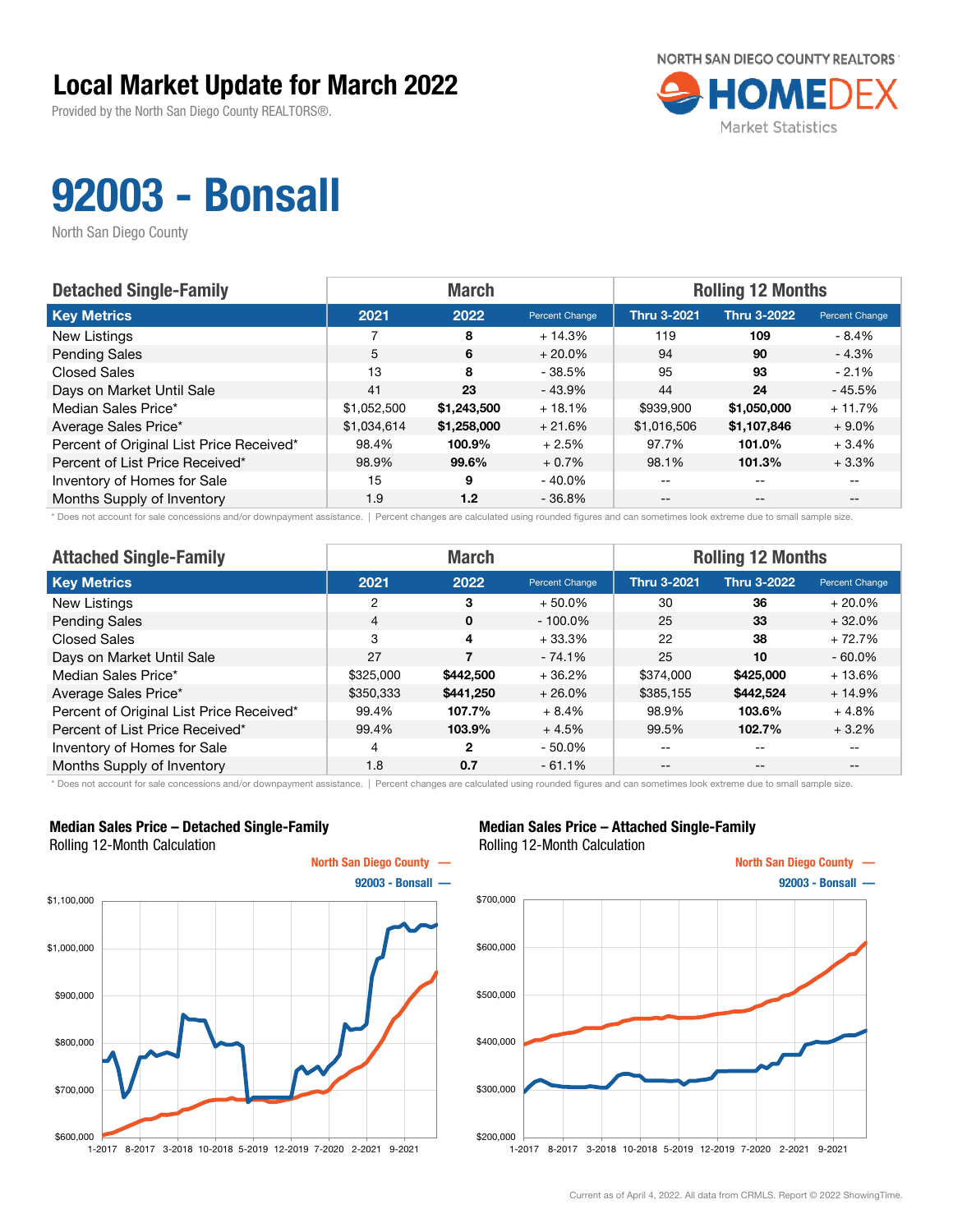Provided by the North San Diego County REALTORS®.



# 92025 - Escondido

North San Diego County

| <b>Detached Single-Family</b>            |           | <b>March</b> |                | <b>Rolling 12 Months</b> |                    |                       |  |
|------------------------------------------|-----------|--------------|----------------|--------------------------|--------------------|-----------------------|--|
| <b>Key Metrics</b>                       | 2021      | 2022         | Percent Change | <b>Thru 3-2021</b>       | <b>Thru 3-2022</b> | <b>Percent Change</b> |  |
| New Listings                             | 28        | 36           | $+28.6%$       | 368                      | 422                | $+14.7%$              |  |
| <b>Pending Sales</b>                     | 21        | 31           | $+47.6%$       | 335                      | 364                | $+8.7%$               |  |
| <b>Closed Sales</b>                      | 32        | 29           | $-9.4%$        | 332                      | 357                | $+7.5%$               |  |
| Days on Market Until Sale                | 12        | 10           | $-16.7%$       | 20                       | $12 \,$            | $-40.0\%$             |  |
| Median Sales Price*                      | \$740,500 | \$900,000    | $+21.5%$       | \$667,500                | \$826,000          | $+23.7%$              |  |
| Average Sales Price*                     | \$802,781 | \$1,129,570  | $+40.7%$       | \$723,783                | \$927,109          | $+28.1%$              |  |
| Percent of Original List Price Received* | 105.3%    | 108.7%       | $+3.2%$        | 100.3%                   | 104.4%             | $+4.1%$               |  |
| Percent of List Price Received*          | 103.9%    | 105.4%       | $+1.4%$        | 100.7%                   | 104.0%             | $+3.3%$               |  |
| Inventory of Homes for Sale              | 37        | 23           | - 37.8%        | $- -$                    | $\qquad \qquad -$  |                       |  |
| Months Supply of Inventory               | 1.3       | 0.8          | $-38.5%$       | $- -$                    | $- -$              |                       |  |

\* Does not account for sale concessions and/or downpayment assistance. | Percent changes are calculated using rounded figures and can sometimes look extreme due to small sample size.

| <b>Attached Single-Family</b>            |           | <b>March</b> |                | <b>Rolling 12 Months</b> |                    |                |  |
|------------------------------------------|-----------|--------------|----------------|--------------------------|--------------------|----------------|--|
| <b>Key Metrics</b>                       | 2021      | 2022         | Percent Change | <b>Thru 3-2021</b>       | <b>Thru 3-2022</b> | Percent Change |  |
| New Listings                             | 9         | 12           | $+33.3%$       | 97                       | 149                | $+53.6%$       |  |
| <b>Pending Sales</b>                     | 6         | 7            | $+16.7%$       | 91                       | 133                | $+46.2%$       |  |
| <b>Closed Sales</b>                      | 8         | 9            | $+12.5%$       | 90                       | 134                | $+48.9%$       |  |
| Days on Market Until Sale                | 30        |              | $-76.7\%$      | 23                       | 10                 | $-56.5%$       |  |
| Median Sales Price*                      | \$395,600 | \$480,000    | $+21.3%$       | \$369,500                | \$415,050          | $+12.3%$       |  |
| Average Sales Price*                     | \$407,025 | \$502,944    | $+23.6%$       | \$381,150                | \$452,865          | $+18.8%$       |  |
| Percent of Original List Price Received* | 102.6%    | 106.3%       | $+3.6%$        | 99.0%                    | 104.3%             | $+5.4%$        |  |
| Percent of List Price Received*          | 103.8%    | 104.9%       | $+1.1%$        | 99.8%                    | 104.0%             | $+4.2%$        |  |
| Inventory of Homes for Sale              | 6         |              | $+16.7%$       | --                       | $- -$              | $- -$          |  |
| Months Supply of Inventory               | 0.8       | 0.6          | $-25.0%$       | $- -$                    | $\qquad \qquad -$  | $- -$          |  |

\* Does not account for sale concessions and/or downpayment assistance. | Percent changes are calculated using rounded figures and can sometimes look extreme due to small sample size.

#### Median Sales Price – Detached Single-Family Rolling 12-Month Calculation



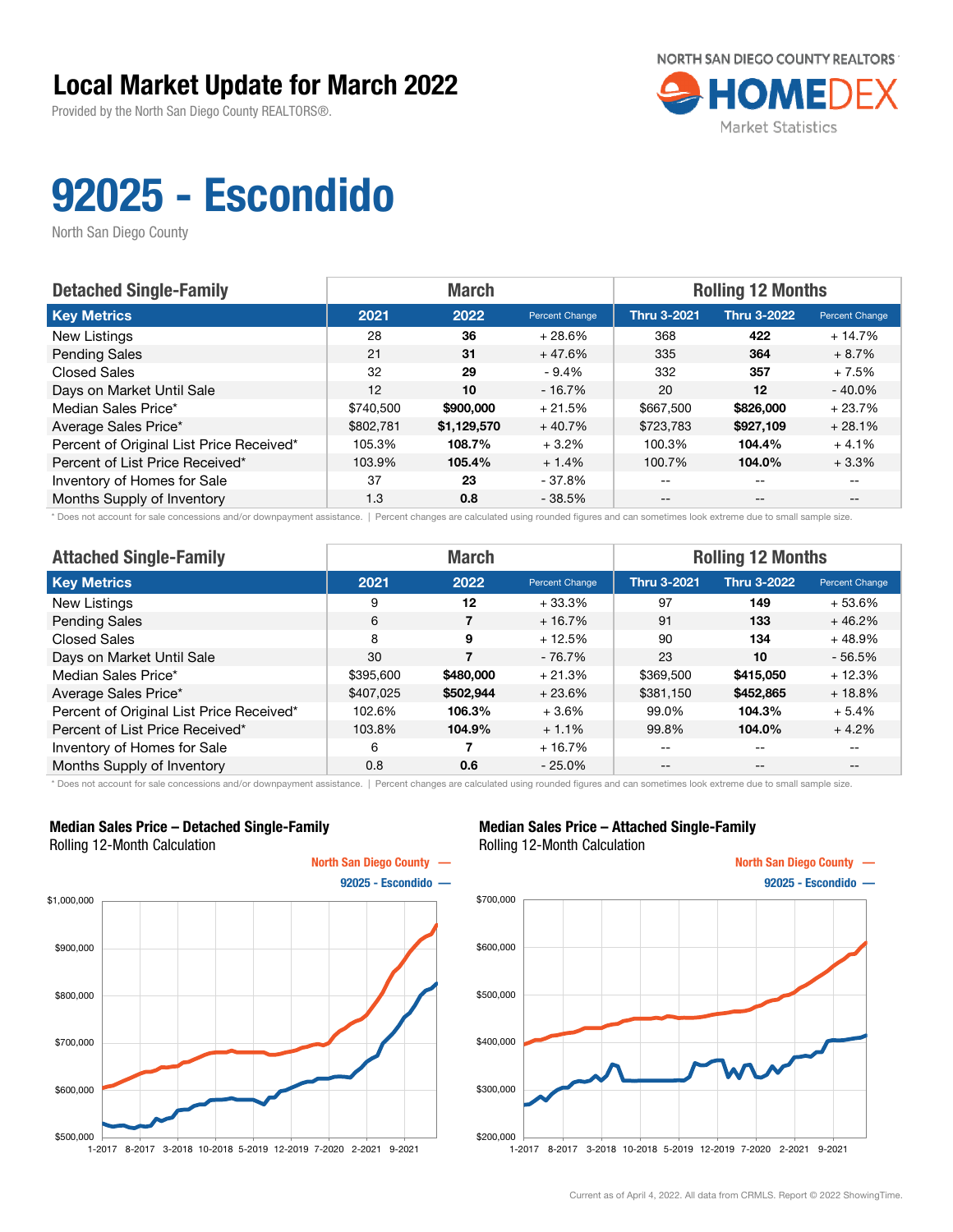Provided by the North San Diego County REALTORS®.



# 92026 - Escondido

North San Diego County

| <b>Detached Single-Family</b>            |           | <b>March</b> |                | <b>Rolling 12 Months</b> |                    |                       |  |
|------------------------------------------|-----------|--------------|----------------|--------------------------|--------------------|-----------------------|--|
| <b>Key Metrics</b>                       | 2021      | 2022         | Percent Change | <b>Thru 3-2021</b>       | <b>Thru 3-2022</b> | <b>Percent Change</b> |  |
| New Listings                             | 67        | 61           | $-9.0\%$       | 721                      | 680                | - 5.7%                |  |
| <b>Pending Sales</b>                     | 62        | 56           | $-9.7%$        | 652                      | 629                | $-3.5%$               |  |
| <b>Closed Sales</b>                      | 49        | 41           | - 16.3%        | 628                      | 641                | $+2.1%$               |  |
| Days on Market Until Sale                | 21        | 15           | $-28.6%$       | 24                       | 17                 | $-29.2\%$             |  |
| Median Sales Price*                      | \$677,500 | \$830,000    | $+22.5%$       | \$615,000                | \$745,000          | $+21.1%$              |  |
| Average Sales Price*                     | \$691,870 | \$912,186    | $+31.8%$       | \$630,231                | \$789,918          | $+25.3%$              |  |
| Percent of Original List Price Received* | 102.6%    | 103.6%       | $+1.0%$        | 100.0%                   | 102.9%             | $+2.9%$               |  |
| Percent of List Price Received*          | 101.8%    | 103.3%       | $+1.5%$        | 100.2%                   | 102.7%             | $+2.5%$               |  |
| Inventory of Homes for Sale              | 70        | 37           | - 47.1%        | $- -$                    | $-$                |                       |  |
| Months Supply of Inventory               | 1.3       | 0.7          | $-46.2%$       | $- -$                    | $- -$              |                       |  |

\* Does not account for sale concessions and/or downpayment assistance. | Percent changes are calculated using rounded figures and can sometimes look extreme due to small sample size.

| <b>Attached Single-Family</b>            |           | <b>March</b> |                | <b>Rolling 12 Months</b> |                    |                |  |
|------------------------------------------|-----------|--------------|----------------|--------------------------|--------------------|----------------|--|
| <b>Key Metrics</b>                       | 2021      | 2022         | Percent Change | <b>Thru 3-2021</b>       | <b>Thru 3-2022</b> | Percent Change |  |
| New Listings                             | 19        | 11           | $-42.1%$       | 155                      | 156                | $+0.6%$        |  |
| <b>Pending Sales</b>                     | 20        | 10           | $-50.0\%$      | 146                      | 140                | $-4.1%$        |  |
| Closed Sales                             | 13        | 9            | $-30.8%$       | 132                      | 153                | $+15.9%$       |  |
| Days on Market Until Sale                | 11        | 6            | $-45.5%$       | 14                       | 10                 | $-28.6%$       |  |
| Median Sales Price*                      | \$411,000 | \$515,000    | $+25.3%$       | \$400,000                | \$465,000          | $+16.3%$       |  |
| Average Sales Price*                     | \$440,758 | \$516,289    | $+17.1%$       | \$394,819                | \$472,118          | $+19.6%$       |  |
| Percent of Original List Price Received* | 102.4%    | 108.5%       | $+6.0%$        | 100.4%                   | 104.4%             | $+4.0%$        |  |
| Percent of List Price Received*          | 102.2%    | 107.7%       | $+5.4%$        | 100.7%                   | 103.8%             | $+3.1%$        |  |
| Inventory of Homes for Sale              | 8         | 10           | $+25.0%$       | --                       | $- -$              | $- -$          |  |
| Months Supply of Inventory               | 0.7       | 0.9          | $+28.6%$       | $- -$                    | $- -$              | $- -$          |  |

\* Does not account for sale concessions and/or downpayment assistance. | Percent changes are calculated using rounded figures and can sometimes look extreme due to small sample size.

#### Median Sales Price – Detached Single-Family Rolling 12-Month Calculation



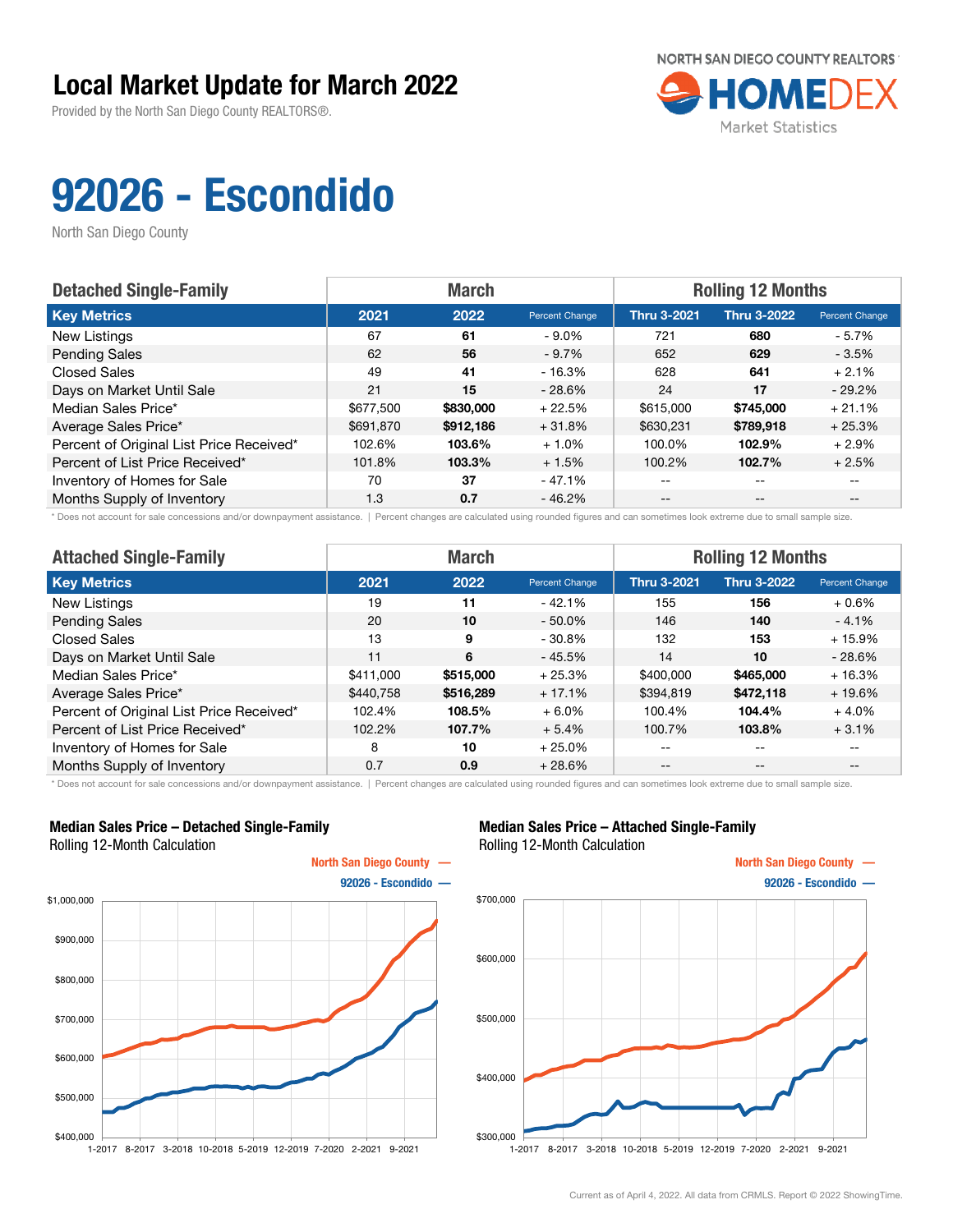Provided by the North San Diego County REALTORS®.



# 92027 - Escondido

North San Diego County

| <b>Detached Single-Family</b>            |           | <b>March</b> |                | <b>Rolling 12 Months</b> |                    |                       |  |
|------------------------------------------|-----------|--------------|----------------|--------------------------|--------------------|-----------------------|--|
| <b>Key Metrics</b>                       | 2021      | 2022         | Percent Change | <b>Thru 3-2021</b>       | <b>Thru 3-2022</b> | <b>Percent Change</b> |  |
| New Listings                             | 58        | 46           | $-20.7%$       | 582                      | 639                | $+9.8%$               |  |
| <b>Pending Sales</b>                     | 62        | 47           | $-24.2\%$      | 541                      | 565                | $+4.4%$               |  |
| <b>Closed Sales</b>                      | 37        | 39           | $+5.4%$        | 506                      | 581                | $+14.8%$              |  |
| Days on Market Until Sale                | 8         | 12           | $+50.0\%$      | 19                       | 13                 | $-31.6%$              |  |
| Median Sales Price*                      | \$622,000 | \$789,000    | $+26.8%$       | \$575,000                | \$710,000          | $+23.5%$              |  |
| Average Sales Price*                     | \$686,993 | \$840.224    | $+22.3%$       | \$609,606                | \$757,586          | $+24.3%$              |  |
| Percent of Original List Price Received* | 104.3%    | 106.8%       | $+2.4%$        | 100.8%                   | 103.8%             | $+3.0%$               |  |
| Percent of List Price Received*          | 103.2%    | 105.8%       | $+2.5%$        | 100.7%                   | 103.3%             | $+2.6%$               |  |
| Inventory of Homes for Sale              | 46        | 21           | - 54.3%        | $- -$                    | $\qquad \qquad -$  |                       |  |
| Months Supply of Inventory               | 1.0       | 0.4          | $-60.0\%$      | $- -$                    | $- -$              |                       |  |

\* Does not account for sale concessions and/or downpayment assistance. | Percent changes are calculated using rounded figures and can sometimes look extreme due to small sample size.

| <b>Attached Single-Family</b>            |           | <b>March</b> |                | <b>Rolling 12 Months</b> |                    |                |  |
|------------------------------------------|-----------|--------------|----------------|--------------------------|--------------------|----------------|--|
| <b>Key Metrics</b>                       | 2021      | 2022         | Percent Change | <b>Thru 3-2021</b>       | <b>Thru 3-2022</b> | Percent Change |  |
| New Listings                             | 10        | 10           | $0.0\%$        | 123                      | 135                | $+9.8%$        |  |
| <b>Pending Sales</b>                     | 8         | 10           | $+25.0%$       | 108                      | 120                | $+11.1%$       |  |
| <b>Closed Sales</b>                      | 10        |              | $-30.0\%$      | 109                      | 118                | $+8.3%$        |  |
| Days on Market Until Sale                | 35        | 11           | $-68.6%$       | 23                       | 10                 | $-56.5%$       |  |
| Median Sales Price*                      | \$297,450 | \$520,000    | $+74.8%$       | \$302,000                | \$367,500          | $+21.7%$       |  |
| Average Sales Price*                     | \$321,490 | \$533,571    | $+66.0%$       | \$316,347                | \$405,462          | $+28.2%$       |  |
| Percent of Original List Price Received* | 99.5%     | 105.6%       | $+6.1%$        | 99.6%                    | 103.4%             | $+3.8\%$       |  |
| Percent of List Price Received*          | 99.7%     | 105.0%       | $+5.3%$        | 100.1%                   | 102.7%             | $+2.6%$        |  |
| Inventory of Homes for Sale              | 8         | 3            | $-62.5%$       | --                       | $- -$              | $- -$          |  |
| Months Supply of Inventory               | 0.9       | 0.3          | $-66.7%$       | $- -$                    | $\qquad \qquad -$  | --             |  |

\* Does not account for sale concessions and/or downpayment assistance. | Percent changes are calculated using rounded figures and can sometimes look extreme due to small sample size.

#### Median Sales Price – Detached Single-Family Rolling 12-Month Calculation



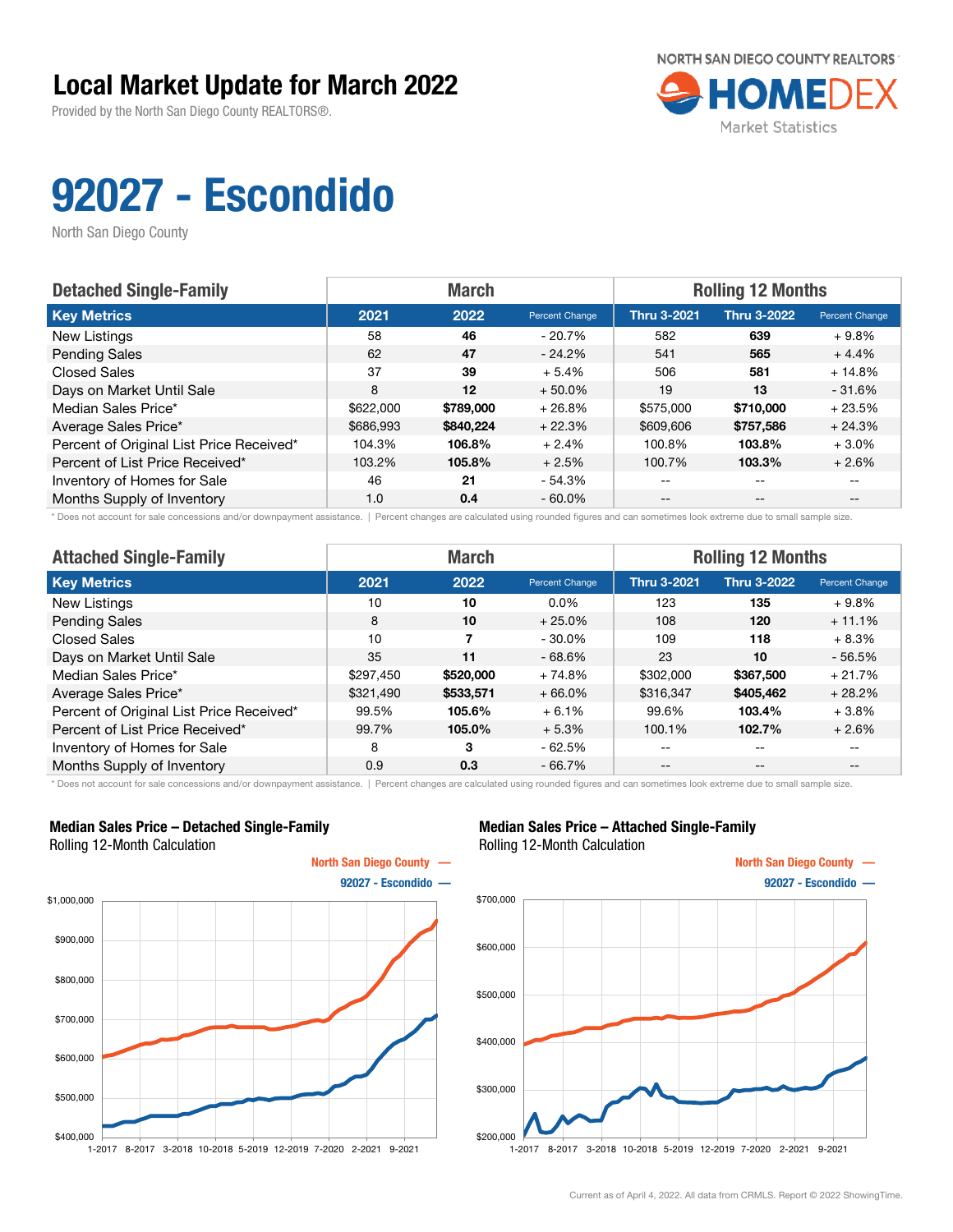Provided by the North San Diego County REALTORS®.



# 92028 - Fallbrook

North San Diego County

| <b>Detached Single-Family</b>            |           | <b>March</b> |                | <b>Rolling 12 Months</b> |                    |                       |  |
|------------------------------------------|-----------|--------------|----------------|--------------------------|--------------------|-----------------------|--|
| <b>Key Metrics</b>                       | 2021      | 2022         | Percent Change | <b>Thru 3-2021</b>       | <b>Thru 3-2022</b> | <b>Percent Change</b> |  |
| New Listings                             | 94        | 74           | $-21.3%$       | 1.063                    | 1,022              | - 3.9%                |  |
| <b>Pending Sales</b>                     | 86        | 80           | $-7.0\%$       | 980                      | 905                | - 7.7%                |  |
| <b>Closed Sales</b>                      | 86        | 82           | $-4.7%$        | 950                      | 931                | $-2.0\%$              |  |
| Days on Market Until Sale                | 22        | 20           | $-9.1%$        | 32                       | 20                 | $-37.5%$              |  |
| Median Sales Price*                      | \$748,500 | \$900,000    | $+20.2%$       | \$646,250                | \$760,000          | $+17.6%$              |  |
| Average Sales Price*                     | \$781.647 | \$920,305    | $+17.7%$       | \$702.429                | \$857,164          | $+22.0%$              |  |
| Percent of Original List Price Received* | 102.0%    | 102.4%       | $+0.4%$        | 99.3%                    | 102.0%             | $+2.7%$               |  |
| Percent of List Price Received*          | 101.7%    | 103.1%       | $+1.4%$        | 100.0%                   | 102.3%             | $+2.3%$               |  |
| Inventory of Homes for Sale              | 109       | 61           | - 44.0%        | --                       | $-$                | $- -$                 |  |
| Months Supply of Inventory               | 1.3       | 0.8          | $-38.5%$       | $- -$                    | $-$                | $- -$                 |  |

\* Does not account for sale concessions and/or downpayment assistance. | Percent changes are calculated using rounded figures and can sometimes look extreme due to small sample size.

| <b>Attached Single-Family</b>            |           | <b>March</b>  |                | <b>Rolling 12 Months</b> |                    |                          |  |
|------------------------------------------|-----------|---------------|----------------|--------------------------|--------------------|--------------------------|--|
| <b>Key Metrics</b>                       | 2021      | 2022          | Percent Change | <b>Thru 3-2021</b>       | <b>Thru 3-2022</b> | Percent Change           |  |
| New Listings                             |           | 2             | $+100.0\%$     | 44                       | 50                 | $+13.6%$                 |  |
| <b>Pending Sales</b>                     | 2         |               | $-50.0\%$      | 41                       | 41                 | $0.0\%$                  |  |
| <b>Closed Sales</b>                      | 8         | $\mathcal{P}$ | $-75.0%$       | 39                       | 42                 | $+7.7%$                  |  |
| Days on Market Until Sale                | 14        | 89            | $+535.7%$      | 29                       | 21                 | $-27.6%$                 |  |
| Median Sales Price*                      | \$487,000 | \$935,084     | $+92.0%$       | \$459,000                | \$522,000          | $+13.7%$                 |  |
| Average Sales Price*                     | \$517,850 | \$935,084     | $+80.6%$       | \$456,362                | \$542,765          | $+18.9%$                 |  |
| Percent of Original List Price Received* | 98.6%     | 98.9%         | $+0.3%$        | 98.1%                    | 101.6%             | $+3.6%$                  |  |
| Percent of List Price Received*          | 98.8%     | 98.9%         | $+0.1%$        | 99.3%                    | 102.2%             | $+2.9%$                  |  |
| Inventory of Homes for Sale              | 5         | 2             | $-60.0\%$      | --                       | $- -$              | $\overline{\phantom{m}}$ |  |
| Months Supply of Inventory               | 1.3       | 0.6           | $-53.8%$       | $- -$                    | $\qquad \qquad -$  | $- -$                    |  |

\* Does not account for sale concessions and/or downpayment assistance. | Percent changes are calculated using rounded figures and can sometimes look extreme due to small sample size.

#### Median Sales Price – Detached Single-Family Rolling 12-Month Calculation



#### Median Sales Price – Attached Single-Family Rolling 12-Month Calculation



1-2017 8-2017 3-2018 10-2018 5-2019 12-2019 7-2020 2-2021 9-2021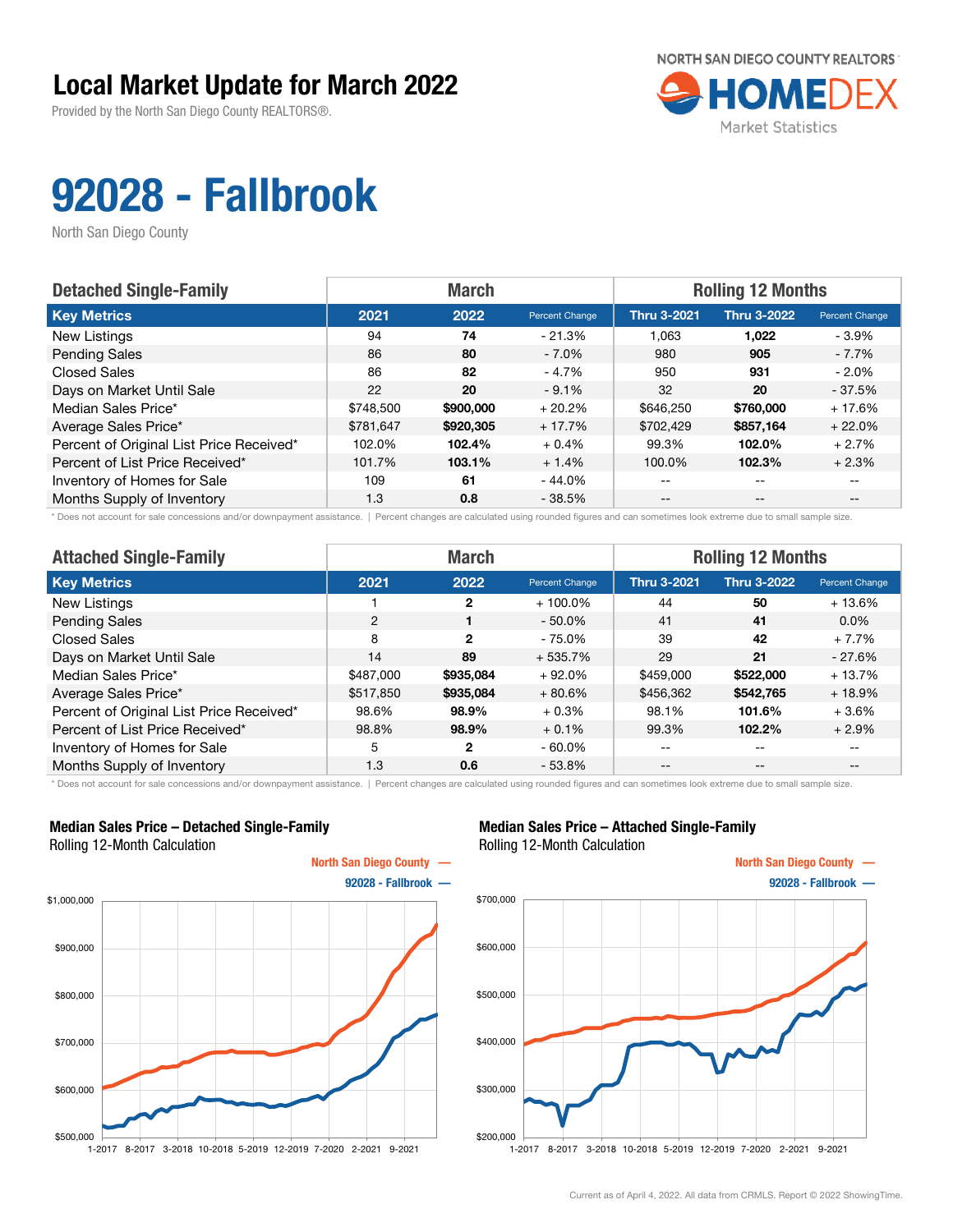Provided by the North San Diego County REALTORS®.



# 92029 - Escondido

North San Diego County

| <b>Detached Single-Family</b>            |           | <b>March</b> |                | <b>Rolling 12 Months</b> |                    |                       |  |
|------------------------------------------|-----------|--------------|----------------|--------------------------|--------------------|-----------------------|--|
| <b>Key Metrics</b>                       | 2021      | 2022         | Percent Change | <b>Thru 3-2021</b>       | <b>Thru 3-2022</b> | <b>Percent Change</b> |  |
| New Listings                             | 31        | 33           | $+6.5%$        | 361                      | 343                | - 5.0%                |  |
| <b>Pending Sales</b>                     | 34        | 33           | $-2.9\%$       | 334                      | 307                | $-8.1%$               |  |
| <b>Closed Sales</b>                      | 28        | 24           | $-14.3%$       | 324                      | 309                | - 4.6%                |  |
| Days on Market Until Sale                | 13        | 11           | $-15.4%$       | 25                       | 13                 | $-48.0%$              |  |
| Median Sales Price*                      | \$841,500 | \$1,250,500  | $+48.6%$       | \$779,488                | \$1,025,000        | $+31.5%$              |  |
| Average Sales Price*                     | \$872,086 | \$1,264,188  | $+45.0%$       | \$818,325                | \$1,086,741        | $+32.8%$              |  |
| Percent of Original List Price Received* | 103.9%    | 107.0%       | $+3.0%$        | 99.3%                    | 103.4%             | $+4.1%$               |  |
| Percent of List Price Received*          | 102.9%    | 105.7%       | $+2.7%$        | 99.5%                    | 103.3%             | $+3.8%$               |  |
| Inventory of Homes for Sale              | 25        | 15           | $-40.0\%$      | $- -$                    | $\qquad \qquad -$  |                       |  |
| Months Supply of Inventory               | 0.9       | 0.6          | $-33.3%$       | $- -$                    | $- -$              |                       |  |

\* Does not account for sale concessions and/or downpayment assistance. | Percent changes are calculated using rounded figures and can sometimes look extreme due to small sample size.

| <b>Attached Single-Family</b>            |                | <b>March</b>   |                | <b>Rolling 12 Months</b> |                   |                |  |
|------------------------------------------|----------------|----------------|----------------|--------------------------|-------------------|----------------|--|
| <b>Key Metrics</b>                       | 2021           | 2022           | Percent Change | <b>Thru 3-2021</b>       | Thru 3-2022       | Percent Change |  |
| New Listings                             | 0              | 2              | --             | 19                       | 14                | $-26.3%$       |  |
| <b>Pending Sales</b>                     | 2              | $\overline{2}$ | $0.0\%$        | 19                       | 13                | $-31.6%$       |  |
| <b>Closed Sales</b>                      | $\overline{2}$ |                | $-50.0%$       | 17                       | 13                | $-23.5%$       |  |
| Days on Market Until Sale                | 9              | 3              | $-66.7%$       | 16                       | 9                 | $-43.8%$       |  |
| Median Sales Price*                      | \$480,000      | \$550,000      | $+14.6%$       | \$395,000                | \$580,000         | $+46.8%$       |  |
| Average Sales Price*                     | \$480,000      | \$550,000      | $+14.6%$       | \$420,753                | \$602,692         | $+43.2%$       |  |
| Percent of Original List Price Received* | 102.6%         | 105.8%         | $+3.1%$        | 99.5%                    | 102.7%            | $+3.2%$        |  |
| Percent of List Price Received*          | 102.6%         | 105.8%         | $+3.1%$        | 100.1%                   | 102.1%            | $+2.0%$        |  |
| Inventory of Homes for Sale              | 0              |                | --             | --                       | $\qquad \qquad -$ | $- -$          |  |
| Months Supply of Inventory               | 0.0            | 0.6            | $- -$          | --                       | $- -$             | $- -$          |  |

\* Does not account for sale concessions and/or downpayment assistance. | Percent changes are calculated using rounded figures and can sometimes look extreme due to small sample size.

#### Median Sales Price – Detached Single-Family Rolling 12-Month Calculation



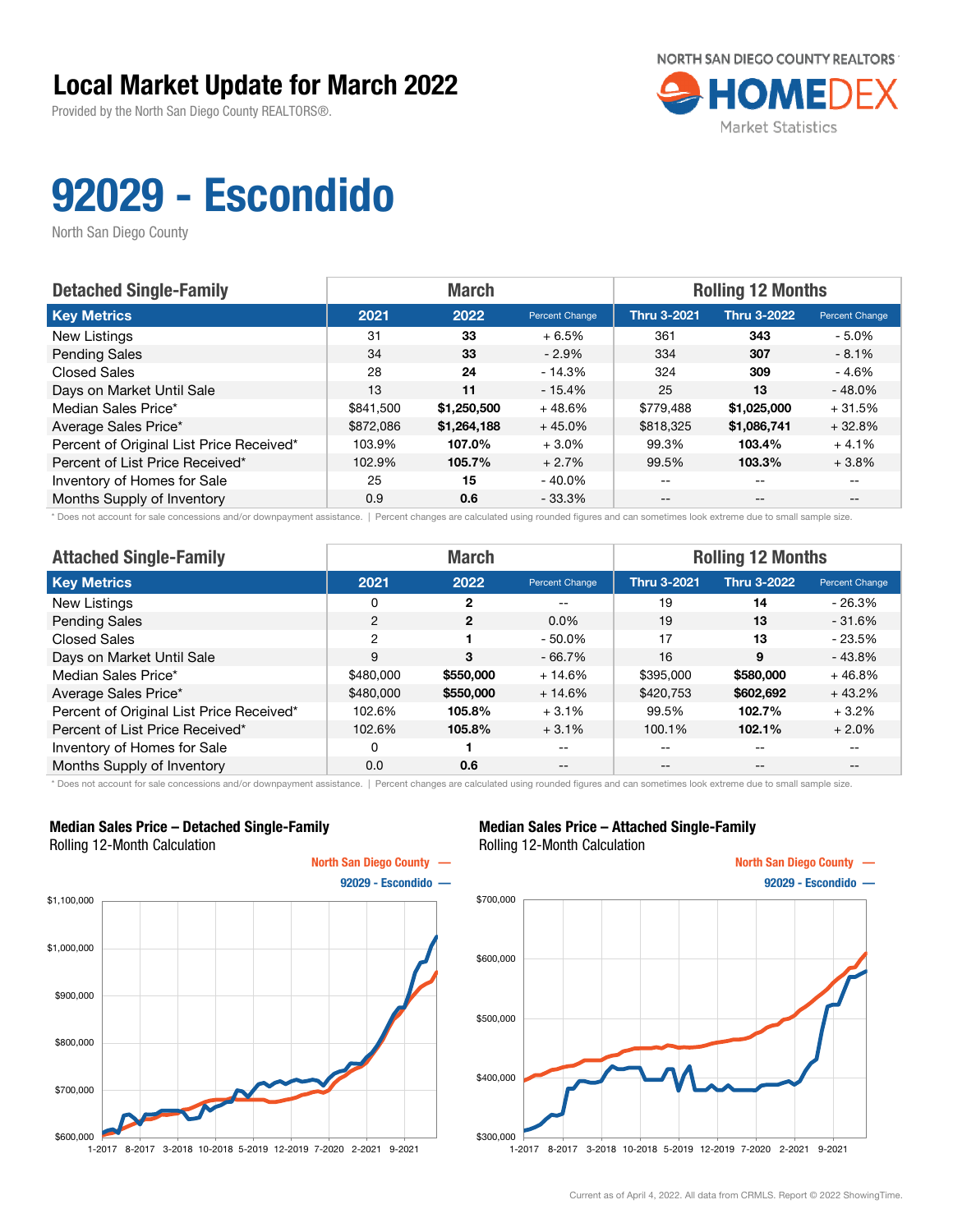Provided by the North San Diego County REALTORS®.



# 92069 - San Marcos

North San Diego County

| <b>Detached Single-Family</b>            | <b>March</b> |           |                | <b>Rolling 12 Months</b> |                    |                |  |
|------------------------------------------|--------------|-----------|----------------|--------------------------|--------------------|----------------|--|
| <b>Key Metrics</b>                       | 2021         | 2022      | Percent Change | <b>Thru 3-2021</b>       | <b>Thru 3-2022</b> | Percent Change |  |
| New Listings                             | 46           | 29        | $-37.0\%$      | 413                      | 450                | $+9.0\%$       |  |
| <b>Pending Sales</b>                     | 41           | 33        | $-19.5%$       | 371                      | 405                | $+9.2%$        |  |
| <b>Closed Sales</b>                      | 35           | 32        | $-8.6%$        | 369                      | 411                | $+11.4%$       |  |
| Days on Market Until Sale                | 14           | 11        | $-21.4%$       | 21                       | 13                 | $-38.1%$       |  |
| Median Sales Price*                      | \$730,000    | \$845,000 | $+15.8%$       | \$660,000                | \$805,000          | $+22.0%$       |  |
| Average Sales Price*                     | \$726,660    | \$904.359 | $+24.5%$       | \$668,832                | \$851,589          | $+27.3%$       |  |
| Percent of Original List Price Received* | 103.1%       | 105.9%    | $+2.7%$        | 100.2%                   | 103.9%             | $+3.7%$        |  |
| Percent of List Price Received*          | 103.1%       | 106.1%    | $+2.9%$        | 100.5%                   | 103.9%             | $+3.4%$        |  |
| Inventory of Homes for Sale              | 41           | 17        | - 58.5%        | $- -$                    | $-$                |                |  |
| Months Supply of Inventory               | 1.3          | 0.5       | $-61.5%$       | $- -$                    | $- -$              |                |  |

\* Does not account for sale concessions and/or downpayment assistance. | Percent changes are calculated using rounded figures and can sometimes look extreme due to small sample size.

| <b>Attached Single-Family</b>            |           | <b>March</b> |                | <b>Rolling 12 Months</b> |                    |                          |  |
|------------------------------------------|-----------|--------------|----------------|--------------------------|--------------------|--------------------------|--|
| <b>Key Metrics</b>                       | 2021      | 2022         | Percent Change | <b>Thru 3-2021</b>       | <b>Thru 3-2022</b> | Percent Change           |  |
| New Listings                             | 4         | 5            | $+25.0%$       | 97                       | 119                | $+22.7%$                 |  |
| <b>Pending Sales</b>                     | 7         | 11           | $+57.1%$       | 85                       | 107                | $+25.9%$                 |  |
| <b>Closed Sales</b>                      | 8         | 6            | $-25.0%$       | 83                       | 104                | $+25.3%$                 |  |
| Days on Market Until Sale                | 17        | 6            | $-64.7%$       | 20                       | 10                 | $-50.0%$                 |  |
| Median Sales Price*                      | \$465,000 | \$507,500    | $+9.1%$        | \$453,000                | \$517,500          | $+14.2%$                 |  |
| Average Sales Price*                     | \$434,125 | \$493,833    | $+13.8%$       | \$434,618                | \$538,478          | $+23.9%$                 |  |
| Percent of Original List Price Received* | 105.6%    | 107.4%       | $+1.7%$        | 100.9%                   | 103.9%             | $+3.0\%$                 |  |
| Percent of List Price Received*          | 103.0%    | 102.5%       | $-0.5\%$       | 101.0%                   | 103.5%             | $+2.5%$                  |  |
| Inventory of Homes for Sale              | 4         | 4            | $0.0\%$        | --                       | $\qquad \qquad -$  | $\overline{\phantom{m}}$ |  |
| Months Supply of Inventory               | 0.6       | 0.4          | $-33.3%$       | $- -$                    | $\qquad \qquad -$  | $- -$                    |  |

\* Does not account for sale concessions and/or downpayment assistance. | Percent changes are calculated using rounded figures and can sometimes look extreme due to small sample size.

#### Median Sales Price – Detached Single-Family Rolling 12-Month Calculation



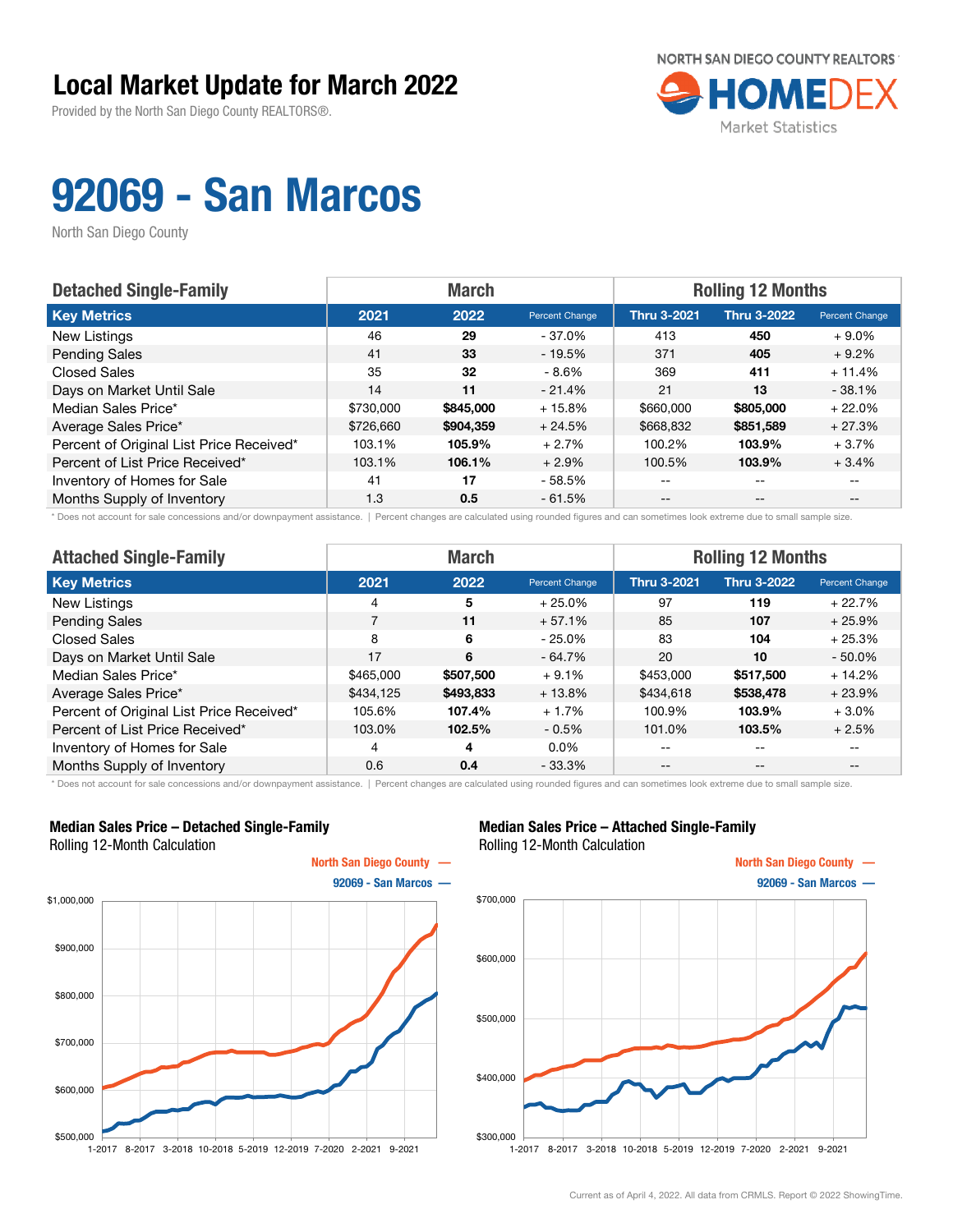Provided by the North San Diego County REALTORS®.



# 92078 - San Marcos

North San Diego County

| <b>Detached Single-Family</b>            |           | <b>March</b> |                | <b>Rolling 12 Months</b> |                    |                       |  |
|------------------------------------------|-----------|--------------|----------------|--------------------------|--------------------|-----------------------|--|
| <b>Key Metrics</b>                       | 2021      | 2022         | Percent Change | <b>Thru 3-2021</b>       | <b>Thru 3-2022</b> | <b>Percent Change</b> |  |
| New Listings                             | 54        | 37           | $-31.5%$       | 719                      | 587                | $-18.4%$              |  |
| <b>Pending Sales</b>                     | 62        | 39           | $-37.1\%$      | 673                      | 562                | $-16.5%$              |  |
| <b>Closed Sales</b>                      | 53        | 40           | $-24.5%$       | 658                      | 572                | $-13.1%$              |  |
| Days on Market Until Sale                | 11        | 8            | $-27.3\%$      | 23                       | 11                 | $-52.2%$              |  |
| Median Sales Price*                      | \$853,000 | \$1,157,500  | $+35.7%$       | \$774,123                | \$1,010,000        | $+30.5%$              |  |
| Average Sales Price*                     | \$900,426 | \$1,190,583  | $+32.2%$       | \$799,301                | \$1,052,579        | $+31.7%$              |  |
| Percent of Original List Price Received* | 104.7%    | 109.2%       | $+4.3%$        | 100.0%                   | 105.3%             | $+5.3%$               |  |
| Percent of List Price Received*          | 104.8%    | 107.8%       | $+2.9%$        | 100.5%                   | 104.9%             | $+4.4%$               |  |
| Inventory of Homes for Sale              | 43        | 18           | $-58.1%$       | --                       | --                 |                       |  |
| Months Supply of Inventory               | 0.8       | 0.4          | $-50.0\%$      | --                       | $-$                | $- -$                 |  |

\* Does not account for sale concessions and/or downpayment assistance. | Percent changes are calculated using rounded figures and can sometimes look extreme due to small sample size.

| <b>Attached Single-Family</b>            |           | <b>March</b> |                | <b>Rolling 12 Months</b> |                    |                          |  |
|------------------------------------------|-----------|--------------|----------------|--------------------------|--------------------|--------------------------|--|
| <b>Key Metrics</b>                       | 2021      | 2022         | Percent Change | <b>Thru 3-2021</b>       | <b>Thru 3-2022</b> | Percent Change           |  |
| New Listings                             | 25        | 25           | $0.0\%$        | 251                      | 291                | $+15.9%$                 |  |
| <b>Pending Sales</b>                     | 24        | 29           | $+20.8%$       | 231                      | 273                | $+18.2%$                 |  |
| <b>Closed Sales</b>                      | 14        | 27           | $+92.9%$       | 224                      | 274                | $+22.3%$                 |  |
| Days on Market Until Sale                | 12        | 17           | $+41.7%$       | 16                       | 14                 | $-12.5%$                 |  |
| Median Sales Price*                      | \$466.150 | \$660,000    | $+41.6%$       | \$494,000                | \$627,750          | $+27.1%$                 |  |
| Average Sales Price*                     | \$499,122 | \$681,793    | $+36.6%$       | \$493,416                | \$610,646          | $+23.8%$                 |  |
| Percent of Original List Price Received* | 102.3%    | 104.8%       | $+2.4%$        | 99.8%                    | 103.4%             | $+3.6%$                  |  |
| Percent of List Price Received*          | 102.1%    | 104.3%       | $+2.2%$        | 100.3%                   | 103.3%             | $+3.0\%$                 |  |
| Inventory of Homes for Sale              | 16        | 9            | $-43.8%$       | --                       | $- -$              | $\overline{\phantom{m}}$ |  |
| Months Supply of Inventory               | 0.8       | 0.4          | $-50.0\%$      | $- -$                    | $\qquad \qquad -$  | $- -$                    |  |

\* Does not account for sale concessions and/or downpayment assistance. | Percent changes are calculated using rounded figures and can sometimes look extreme due to small sample size.

#### Median Sales Price – Detached Single-Family Rolling 12-Month Calculation



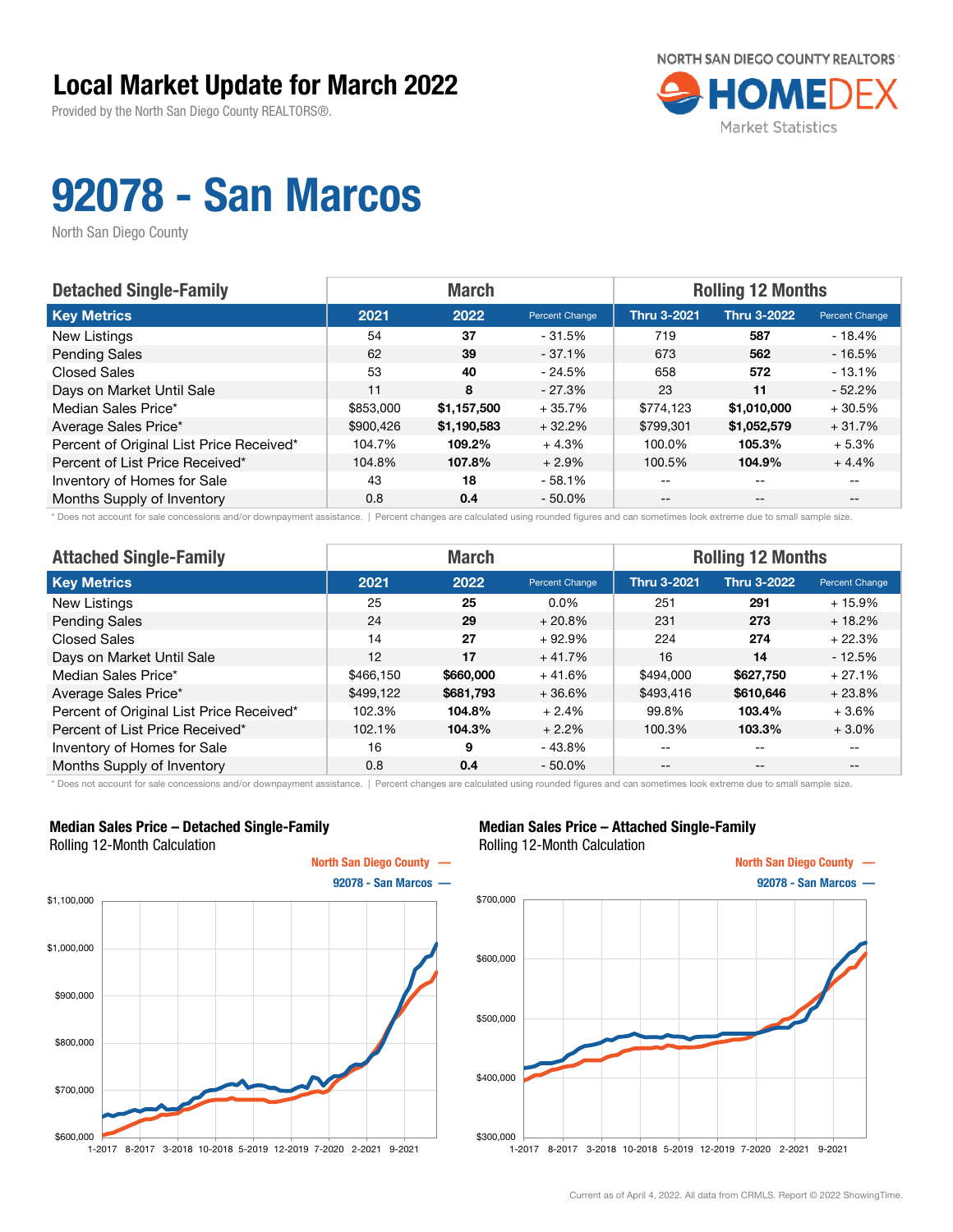Provided by the North San Diego County REALTORS®.



## 92081 - Vista

North San Diego County

| <b>Detached Single-Family</b>            | <b>March</b> |           |                | <b>Rolling 12 Months</b> |                    |                       |  |
|------------------------------------------|--------------|-----------|----------------|--------------------------|--------------------|-----------------------|--|
| <b>Key Metrics</b>                       | 2021         | 2022      | Percent Change | <b>Thru 3-2021</b>       | <b>Thru 3-2022</b> | <b>Percent Change</b> |  |
| New Listings                             | 23           | 28        | $+21.7%$       | 349                      | 311                | $-10.9%$              |  |
| <b>Pending Sales</b>                     | 24           | 26        | $+8.3%$        | 342                      | 293                | $-14.3%$              |  |
| <b>Closed Sales</b>                      | 30           | 16        | $-46.7%$       | 329                      | 299                | $-9.1%$               |  |
| Days on Market Until Sale                | 7            | 9         | $+28.6%$       | 18                       | 10                 | $-44.4%$              |  |
| Median Sales Price*                      | \$774.800    | \$962,500 | $+24.2%$       | \$655,000                | \$820,000          | $+25.2%$              |  |
| Average Sales Price*                     | \$765,807    | \$975,798 | $+27.4%$       | \$672,577                | \$837,968          | $+24.6%$              |  |
| Percent of Original List Price Received* | 105.4%       | 110.5%    | $+4.8%$        | 100.8%                   | 105.7%             | $+4.9%$               |  |
| Percent of List Price Received*          | 105.2%       | 108.3%    | $+2.9%$        | 100.9%                   | 104.9%             | $+4.0%$               |  |
| Inventory of Homes for Sale              | 15           | 12        | $-20.0\%$      | $- -$                    | $\qquad \qquad -$  | $- -$                 |  |
| Months Supply of Inventory               | 0.5          | 0.5       | $0.0\%$        | $- -$                    | $- -$              |                       |  |

\* Does not account for sale concessions and/or downpayment assistance. | Percent changes are calculated using rounded figures and can sometimes look extreme due to small sample size.

| <b>Attached Single-Family</b>            |           | <b>March</b> |                | <b>Rolling 12 Months</b> |                   |                          |  |
|------------------------------------------|-----------|--------------|----------------|--------------------------|-------------------|--------------------------|--|
| <b>Key Metrics</b>                       | 2021      | 2022         | Percent Change | <b>Thru 3-2021</b>       | Thru 3-2022       | Percent Change           |  |
| New Listings                             | 10        | 6            | $-40.0\%$      | 105                      | 87                | $-17.1%$                 |  |
| <b>Pending Sales</b>                     | 7         | 8            | $+14.3%$       | 107                      | 88                | - 17.8%                  |  |
| <b>Closed Sales</b>                      | 8         | 6            | $-25.0%$       | 106                      | 92                | $-13.2\%$                |  |
| Days on Market Until Sale                | 8         | 4            | $-50.0%$       | 31                       | 8                 | $-74.2%$                 |  |
| Median Sales Price*                      | \$490,000 | \$720,000    | $+46.9%$       | \$522,115                | \$604,750         | $+15.8%$                 |  |
| Average Sales Price*                     | \$490,936 | \$712,184    | $+45.1%$       | \$504,385                | \$604,156         | $+19.8%$                 |  |
| Percent of Original List Price Received* | 103.0%    | 109.8%       | $+6.6%$        | 100.5%                   | 104.5%            | $+4.0%$                  |  |
| Percent of List Price Received*          | 102.9%    | 104.6%       | $+1.7%$        | 100.5%                   | 103.8%            | $+3.3%$                  |  |
| Inventory of Homes for Sale              | 8         |              | - 87.5%        | --                       | $\qquad \qquad -$ | $\overline{\phantom{m}}$ |  |
| Months Supply of Inventory               | 0.9       | 0.1          | $-88.9%$       | $- -$                    | $\qquad \qquad -$ | $- -$                    |  |

\* Does not account for sale concessions and/or downpayment assistance. | Percent changes are calculated using rounded figures and can sometimes look extreme due to small sample size.

#### Median Sales Price – Detached Single-Family Rolling 12-Month Calculation



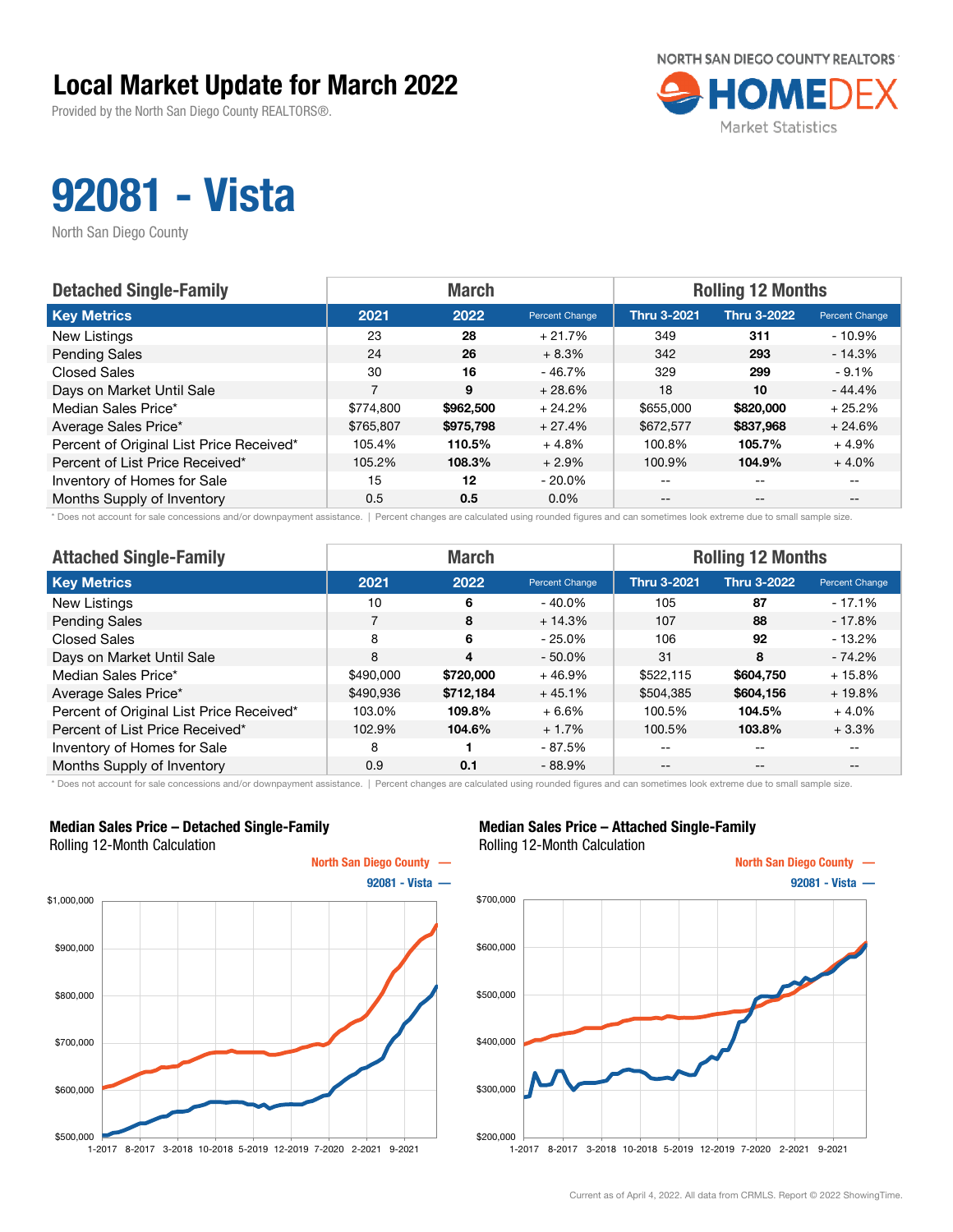Provided by the North San Diego County REALTORS®.

![](_page_9_Picture_2.jpeg)

## 92082 - Valley Center

North San Diego County

| <b>Detached Single-Family</b>            | <b>March</b> |           |                | <b>Rolling 12 Months</b> |                    |                       |  |
|------------------------------------------|--------------|-----------|----------------|--------------------------|--------------------|-----------------------|--|
| <b>Key Metrics</b>                       | 2021         | 2022      | Percent Change | <b>Thru 3-2021</b>       | <b>Thru 3-2022</b> | <b>Percent Change</b> |  |
| New Listings                             | 39           | 21        | $-46.2%$       | 352                      | 335                | - 4.8%                |  |
| <b>Pending Sales</b>                     | 21           | 25        | $+19.0\%$      | 298                      | 315                | $+5.7%$               |  |
| <b>Closed Sales</b>                      | 26           | 31        | $+19.2%$       | 293                      | 314                | $+7.2%$               |  |
| Days on Market Until Sale                | 22           | 16        | $-27.3\%$      | 41                       | 25                 | $-39.0%$              |  |
| Median Sales Price*                      | \$795,000    | \$840,000 | $+5.7%$        | \$720,000                | \$832,500          | $+15.6%$              |  |
| Average Sales Price*                     | \$818,712    | \$969,012 | $+18.4%$       | \$713,788                | \$935,543          | $+31.1%$              |  |
| Percent of Original List Price Received* | 101.1%       | 102.5%    | $+1.4%$        | 98.4%                    | 100.3%             | $+1.9%$               |  |
| Percent of List Price Received*          | 100.8%       | 103.2%    | $+2.4%$        | 99.0%                    | 101.0%             | $+2.0%$               |  |
| Inventory of Homes for Sale              | 64           | 17        | - 73.4%        | --                       | --                 |                       |  |
| Months Supply of Inventory               | 2.6          | 0.6       | - 76.9%        | --                       | $-$                | $- -$                 |  |

\* Does not account for sale concessions and/or downpayment assistance. | Percent changes are calculated using rounded figures and can sometimes look extreme due to small sample size.

| <b>Attached Single-Family</b>            | <b>March</b> |          |                | <b>Rolling 12 Months</b> |                    |                |  |
|------------------------------------------|--------------|----------|----------------|--------------------------|--------------------|----------------|--|
| <b>Key Metrics</b>                       | 2021         | 2022     | Percent Change | <b>Thru 3-2021</b>       | <b>Thru 3-2022</b> | Percent Change |  |
| New Listings                             |              | $\Omega$ | $-100.0\%$     | 4                        | 4                  | $0.0\%$        |  |
| <b>Pending Sales</b>                     | 2            | $\Omega$ | $-100.0\%$     | 3                        | 4                  | $+33.3%$       |  |
| Closed Sales                             | 2            | $\Omega$ | $-100.0\%$     | $\overline{2}$           | 5                  | $+150.0%$      |  |
| Days on Market Until Sale                | 6            | $\Omega$ | $-100.0\%$     | 6                        | 12                 | $+100.0\%$     |  |
| Median Sales Price*                      | \$1,562,500  | \$0      | $-100.0\%$     | \$1,562,500              | \$580,000          | $-62.9%$       |  |
| Average Sales Price*                     | \$1,562,500  | \$0      | $-100.0\%$     | \$1,562,500              | \$632,980          | $-59.5%$       |  |
| Percent of Original List Price Received* | 89.1%        | $0.0\%$  | $-100.0\%$     | 89.1%                    | 100.0%             | $+12.2%$       |  |
| Percent of List Price Received*          | 89.1%        | $0.0\%$  | $-100.0\%$     | 89.1%                    | 98.5%              | $+10.5%$       |  |
| Inventory of Homes for Sale              |              | $\Omega$ | $-100.0\%$     | --                       | --                 | --             |  |
| Months Supply of Inventory               | 0.7          | 0.0      | $-100.0\%$     | $- -$                    | $- -$              | $- -$          |  |

\* Does not account for sale concessions and/or downpayment assistance. | Percent changes are calculated using rounded figures and can sometimes look extreme due to small sample size.

#### Median Sales Price – Detached Single-Family Rolling 12-Month Calculation

![](_page_9_Figure_10.jpeg)

![](_page_9_Figure_12.jpeg)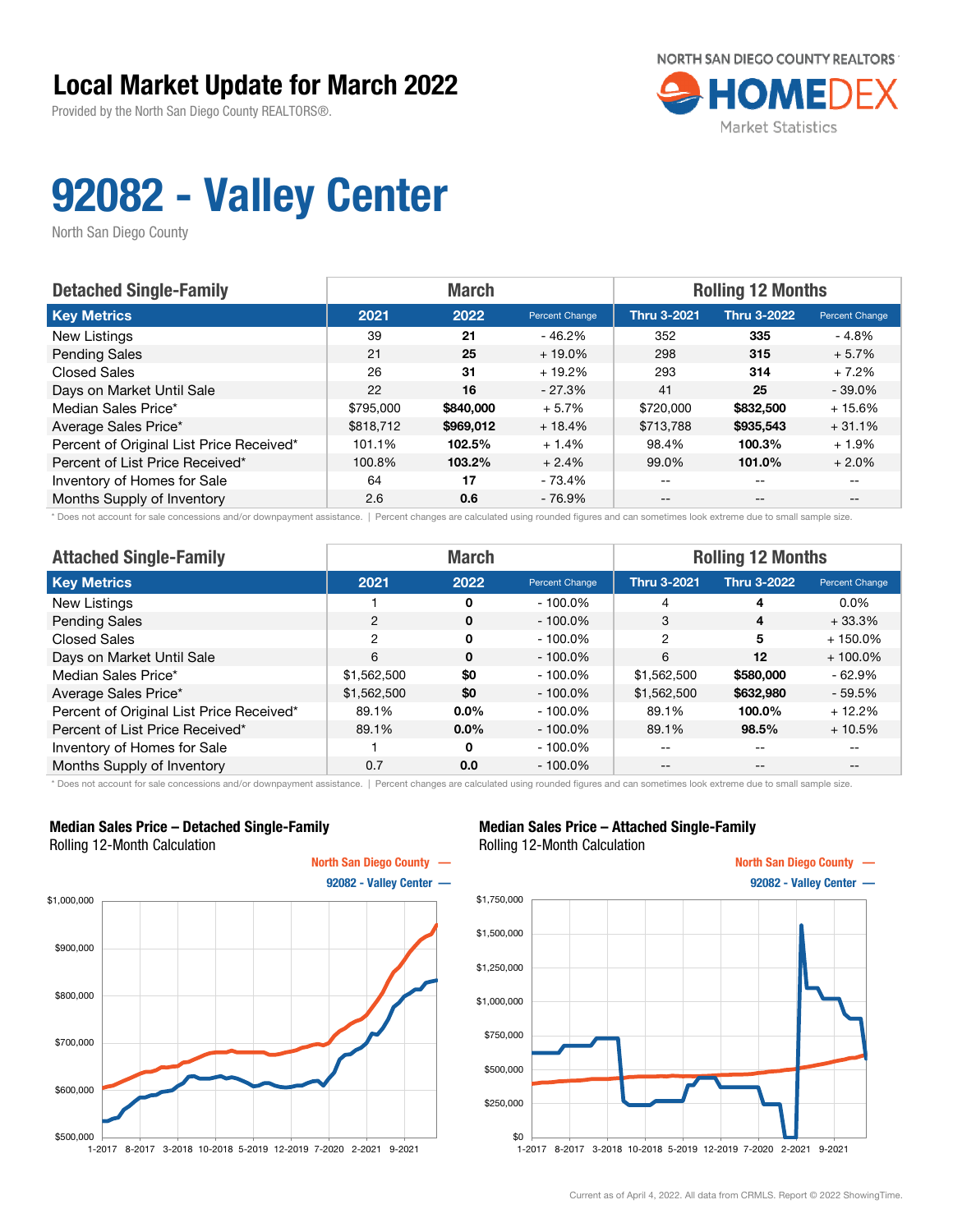Provided by the North San Diego County REALTORS®.

![](_page_10_Picture_2.jpeg)

## 92083 - Vista

North San Diego County

| <b>Detached Single-Family</b>            | <b>March</b> |           |                | <b>Rolling 12 Months</b> |                    |                       |  |
|------------------------------------------|--------------|-----------|----------------|--------------------------|--------------------|-----------------------|--|
| <b>Key Metrics</b>                       | 2021         | 2022      | Percent Change | <b>Thru 3-2021</b>       | <b>Thru 3-2022</b> | <b>Percent Change</b> |  |
| New Listings                             | 19           | 38        | $+100.0\%$     | 302                      | 260                | $-13.9%$              |  |
| <b>Pending Sales</b>                     | 20           | 32        | $+60.0\%$      | 272                      | 233                | $-14.3%$              |  |
| <b>Closed Sales</b>                      | 20           | 22        | $+10.0\%$      | 271                      | 230                | $-15.1%$              |  |
| Days on Market Until Sale                | 30           | 10        | $-66.7%$       | 24                       | 14                 | $-41.7%$              |  |
| Median Sales Price*                      | \$651,875    | \$761.500 | $+16.8%$       | \$575,000                | \$700,000          | $+21.7%$              |  |
| Average Sales Price*                     | \$665,753    | \$754,659 | $+13.4%$       | \$562,011                | \$696,784          | $+24.0%$              |  |
| Percent of Original List Price Received* | 103.6%       | 106.3%    | $+2.6%$        | 100.3%                   | 103.4%             | $+3.1%$               |  |
| Percent of List Price Received*          | 102.4%       | 104.7%    | $+2.2%$        | 100.4%                   | 102.8%             | $+2.4%$               |  |
| Inventory of Homes for Sale              | 24           | 16        | - 33.3%        | $- -$                    | $-$                | $- -$                 |  |
| Months Supply of Inventory               | 1.1          | 0.8       | - 27.3%        | $- -$                    | $- -$              |                       |  |

\* Does not account for sale concessions and/or downpayment assistance. | Percent changes are calculated using rounded figures and can sometimes look extreme due to small sample size.

| <b>Attached Single-Family</b>            |           | <b>March</b> |                | <b>Rolling 12 Months</b> |                    |                          |  |
|------------------------------------------|-----------|--------------|----------------|--------------------------|--------------------|--------------------------|--|
| <b>Key Metrics</b>                       | 2021      | 2022         | Percent Change | <b>Thru 3-2021</b>       | <b>Thru 3-2022</b> | Percent Change           |  |
| New Listings                             | 16        |              | $-56.3%$       | 91                       | 97                 | $+6.6%$                  |  |
| <b>Pending Sales</b>                     | 11        | 5            | $-54.5%$       | 84                       | 90                 | $+7.1%$                  |  |
| <b>Closed Sales</b>                      | 12        | 14           | $+16.7%$       | 80                       | 98                 | $+22.5%$                 |  |
| Days on Market Until Sale                | 12        | 5            | $-58.3%$       | 25                       | 9                  | $-64.0%$                 |  |
| Median Sales Price*                      | \$428,500 | \$561,500    | $+31.0%$       | \$400,000                | \$467,500          | $+16.9%$                 |  |
| Average Sales Price*                     | \$424,667 | \$556,021    | $+30.9%$       | \$404,158                | \$477,633          | $+18.2%$                 |  |
| Percent of Original List Price Received* | 103.6%    | 107.7%       | $+4.0%$        | 100.1%                   | 104.5%             | $+4.4%$                  |  |
| Percent of List Price Received*          | 102.1%    | 109.1%       | $+6.9%$        | 100.3%                   | 103.8%             | $+3.5%$                  |  |
| Inventory of Homes for Sale              | 8         | 4            | $-50.0\%$      | --                       | $\qquad \qquad -$  | $\overline{\phantom{m}}$ |  |
| Months Supply of Inventory               | 1.1       | 0.5          | $-54.5%$       | $- -$                    | $\qquad \qquad -$  | $- -$                    |  |

\* Does not account for sale concessions and/or downpayment assistance. | Percent changes are calculated using rounded figures and can sometimes look extreme due to small sample size.

#### Median Sales Price – Detached Single-Family Rolling 12-Month Calculation

![](_page_10_Figure_10.jpeg)

![](_page_10_Figure_12.jpeg)